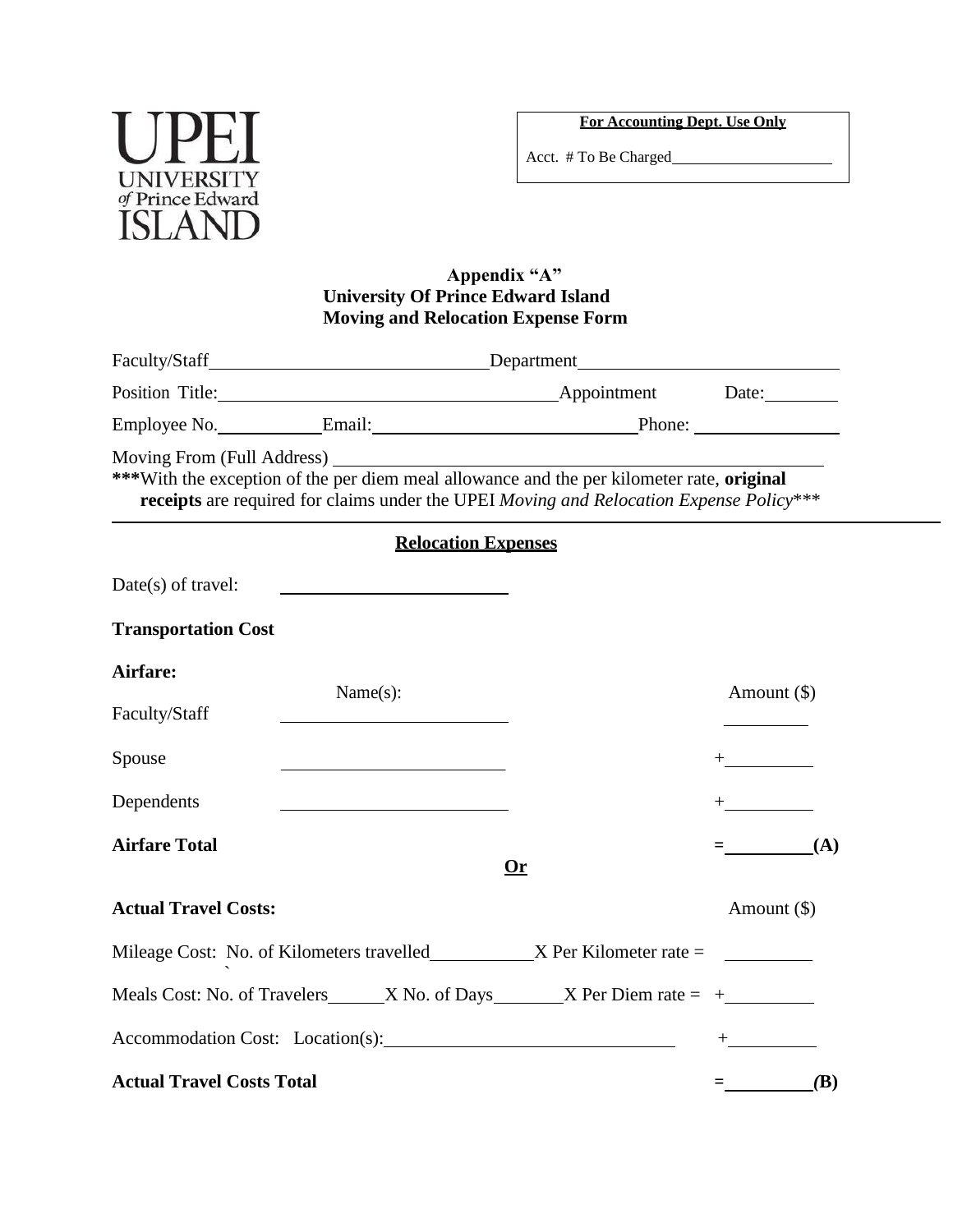| Accommodations/Meals (Upon Arrival - Up to 3 days)    |                                                                                    |          | Amount $(\$)$                                                                                                                               |
|-------------------------------------------------------|------------------------------------------------------------------------------------|----------|---------------------------------------------------------------------------------------------------------------------------------------------|
|                                                       |                                                                                    |          |                                                                                                                                             |
|                                                       | Meals Cost: No. of Travelers $\_\_\_$ X No. of Days $\_\_\_$ X Per Diem rate = $+$ |          |                                                                                                                                             |
|                                                       | <b>Accommodations/Meals Upon Arrival Total:</b>                                    |          | (C)<br>$\begin{array}{c} \begin{array}{c} \begin{array}{c} \begin{array}{c} \end{array} \\ \end{array} \end{array} \end{array} \end{array}$ |
|                                                       | <b>Relocation Total:</b> (The lesser of A or B, plus C)                            |          | $\qquad \qquad \bf(D)$                                                                                                                      |
| <b>Moving Expenses:</b>                               | <b>Moving Expenses</b>                                                             |          | Amount $(\$)$                                                                                                                               |
| <b>Removal Costs of Household Goods</b>               |                                                                                    |          |                                                                                                                                             |
|                                                       | Selling Costs for the Sale of Employee's Former Residence                          |          | $+\underline{\hspace{1.5cm}}$                                                                                                               |
|                                                       | Cost of Breaking a Rental Lease Agreement at Former Residence                      |          | $+$ $  -$                                                                                                                                   |
| <b>Sub-Total</b>                                      |                                                                                    |          | $=$ (E)                                                                                                                                     |
| Accommodations/Meals (Up to 4 additional days on PEI) |                                                                                    |          | Amount $(\$)$                                                                                                                               |
|                                                       |                                                                                    |          |                                                                                                                                             |
|                                                       | Meals: No. of Travelers No. of Days As Per Diem Rate                               |          | $+$ $ -$                                                                                                                                    |
| <b>Accommodations/Meals on PEI Total</b>              |                                                                                    |          | (F)                                                                                                                                         |
|                                                       | ADD: House Hunting Trip With Up to 3 Days of Accommodations:                       |          |                                                                                                                                             |
| <b>Transportation Costs:</b>                          |                                                                                    |          |                                                                                                                                             |
| Airfare:                                              |                                                                                    |          |                                                                                                                                             |
| Faculty/Staff                                         |                                                                                    | Name(s): |                                                                                                                                             |
| Spouse                                                |                                                                                    |          |                                                                                                                                             |
| Dependents                                            |                                                                                    |          |                                                                                                                                             |
| <b>Airfare Total</b>                                  |                                                                                    | 0r       | (G)<br>$\equiv$ 100 $\pm$ 100 $\pm$                                                                                                         |